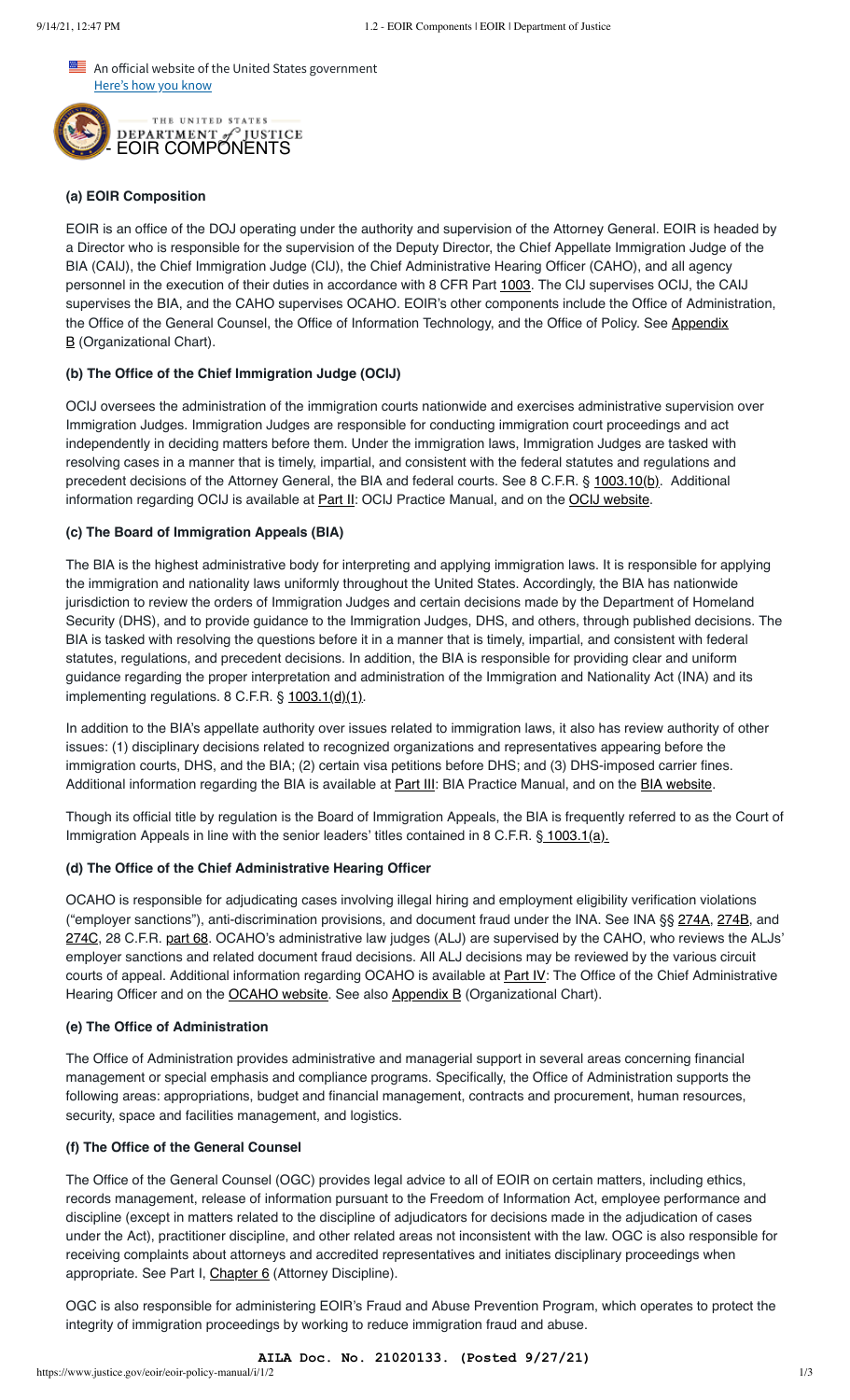Individuals wishing to report immigration fraud or abuse, or other irregular activity, should contact the EOIR Fraud and Abuse Prevention Program. For contact information, see [Appendix A](https://www.justice.gov/eoir/eoir-policy-manual/VIIII/A) (EOIR Directory). Where appropriate, the EOIR Fraud and Abuse Prevention Program refers cases to other authorities for further investigation. See Part I, [Chapter 5](https://www.justice.gov/eoir/eoir-policy-manual/i/5).

## **(g) The Office of Information Technology**

The Office of Information Technology (OIT) oversees EOIR's information technology (IT) infrastructure, working to supply the IT solutions and services required to meet the agency's technology needs. OIT is comprised of four directorates tailored to efficiently and effectively execute IT strategy, hardware and software optimization, and application development:

- **(1)** Enterprise Solutions
- **(2)** Operations
- **(3)** Governance, Planning, and Support
- **(4)** Software Development

## **(h) The Office of Policy**

The Office of Policy is responsible for all agency policy and regulatory review and development; internal and external communications; legal education, research, and certifications; and training and legal access programs. The Office strives to maintain open communication among components through the efforts of the staff of the following divisions: Communications and Legislative Affairs Division (CLAD); Immigration Law Division (ILD); Legal Education and Research Services (LERS); and the Office of Legal Access Programs (OLAP).

CLAD maintains a Law Library and Immigration Research Center (LLIRC). The library is open to the public. See Part II, [Chapter 1.5\(b\)](https://www.justice.gov/eoir/eoir-policy-manual/ii/1/5) (Library and Online Resources). The library also maintains a Virtual Law Library (VLL) that is accessible on EOIR's [website.](https://www.justice.gov/eoir/virtual-law-library) See Part II, [Chapter 1.5\(b\)](https://www.justice.gov/eoir/eoir-policy-manual/ii/1/5) (Library and Online Resources). The VLL serves as a comprehensive repository of immigration-related law and information for use by attorneys and the public and is where the published BIA, DHS, and OCAHO decisions are made available to the public. The site serves as a complement to the LLIRC located within the EOIR headquarters complex.

## **(i) The Office of the Director**

The Office of the Director also supervises three offices and programs whose functions cut across each of EOIR's components: the Office of Equal Employment Opportunity (EEO); the Office of the Ombuds; and, the Planning, Analysis, and Statistics Division (PASD).

EEO runs EOIR's EEO complaints process. Through the complaint process, EOIR employees, applicants for federal employment with EOIR, or individuals benefitting from an EOIR-administered employment program may institute a complaint if the employee or applicant believes that the employee or applicant has been discriminated against, including harassment, on the basis of one or more of the following factors: race, color, religion, sex, age, national origin, disability (physical or mental), genetic information, sexual orientation, gender identity, reprisal, and parental status.

The Office of the Ombuds provides the EOIR workforce with a confidential, neutral, independent, and informal option to address workplace issues. The Ombuds serves to assist EOIR employees and managers at all levels of the organization to informally address individual and organizational matters. The Ombuds is a complementary resource to current EOIR resources and works to recognize, prevent, or resolve workplace disputes.

PASD develops statistical reports, analyses, and evaluations to inform EOIR strategic management efforts and support the communication of pertinent agency information to both internal and external EOIR stakeholders. PASD delivers reports and responds to ad hoc requests for data and other EOIR information. More information on EOIR's statistics and publications is available on the **[EOIR website](https://www.justice.gov/eoir/statistics-and-reports)**.

#### **(j) EOIR's Relationship to Other Government Offices**

 **(1) Relationship to the Department of Homeland Security -** DHS was established in March 2003 and assumed most of the functions of the now defunct Immigration and Naturalization Service (INS). DHS enforces immigration laws and administers immigration and naturalization benefits. Three components within DHS, U.S. Citizenship and Immigration Services (USCIS), U.S. Customs and Border Protection (CBP), and U.S. Immigration and Customs Enforcement (ICE) are authorized to initiate proceedings in EOIR's immigration courts. At attorney from ICE represents DHS in those proceedings. ICE is authorized to initiate cases before OCAHO pursuant to INA §§ [274A](https://uscode.house.gov/view.xhtml?req=(title:8%20section:1324a%20edition:prelim)%20OR%20(granuleid:USC-prelim-title8-section1324a)&f=treesort&edition=prelim&num=0&jumpTo=true) and [274C,](https://uscode.house.gov/view.xhtml?hl=false&edition=prelim&req=granuleid%3AUSC-prelim-title8-section1324c&f=treesort&num=0&saved=%7CKHRpdGxlOjggc2VjdGlvbjoxMzI0YSBlZGl0aW9uOnByZWxpbSkgT1IgKGdyYW51bGVpZDpVU0MtcHJlbGltLXRpdGxlOC1zZWN0aW9uMTMyNGEp%7CdHJlZXNvcnQ%3D%7C%7C0%7Cfalse%7Cprelim) and an ICE attorney represents DHS in those proceedings.

 **(2) Relationship to the former Immigration and Naturalization Service -** Prior to the creation of DHS, INS was a component of the DOJ that enforced the immigration laws and administered immigration benefits. The INS no longer exists, and DHS now performs the enforcement and benefits-granting roles of the former INS.

 **(3) Relationship to the Administrative Appeals Office -** The Administrative Appeals Office (AAO) is a component of USCIS within DHS. The AAO adjudicates appeals from DHS denials of certain kinds of applications and petitions, including employment-based immigrant petitions and most nonimmigrant visa petitions. See 8 C.F.R. §§ [103.2](https://www.ecfr.gov/cgi-bin/text-idx?SID=f1314e0058ea6db6e990f8ee98f5b9bd&mc=true&node=pt8.1.103&rgn=div5#se8.1.103_12), [103.3](https://www.ecfr.gov/cgi-bin/text-idx?SID=f1314e0058ea6db6e990f8ee98f5b9bd&mc=true&node=pt8.1.103&rgn=div5#se8.1.103_13). The AAO is not a component of the DOJ and should not be confused with EOIR, OCIJ, OCAHO, or the BIA. See [Appendix B](https://www.justice.gov/eoir/eoir-policy-manual/VIIII/B) (Organizational Chart).

https://www.justice.gov/eoir/eoir-policy-manual/i/1/2 2/3 **AILA Doc. No. 21020133. (Posted 9/27/21)**